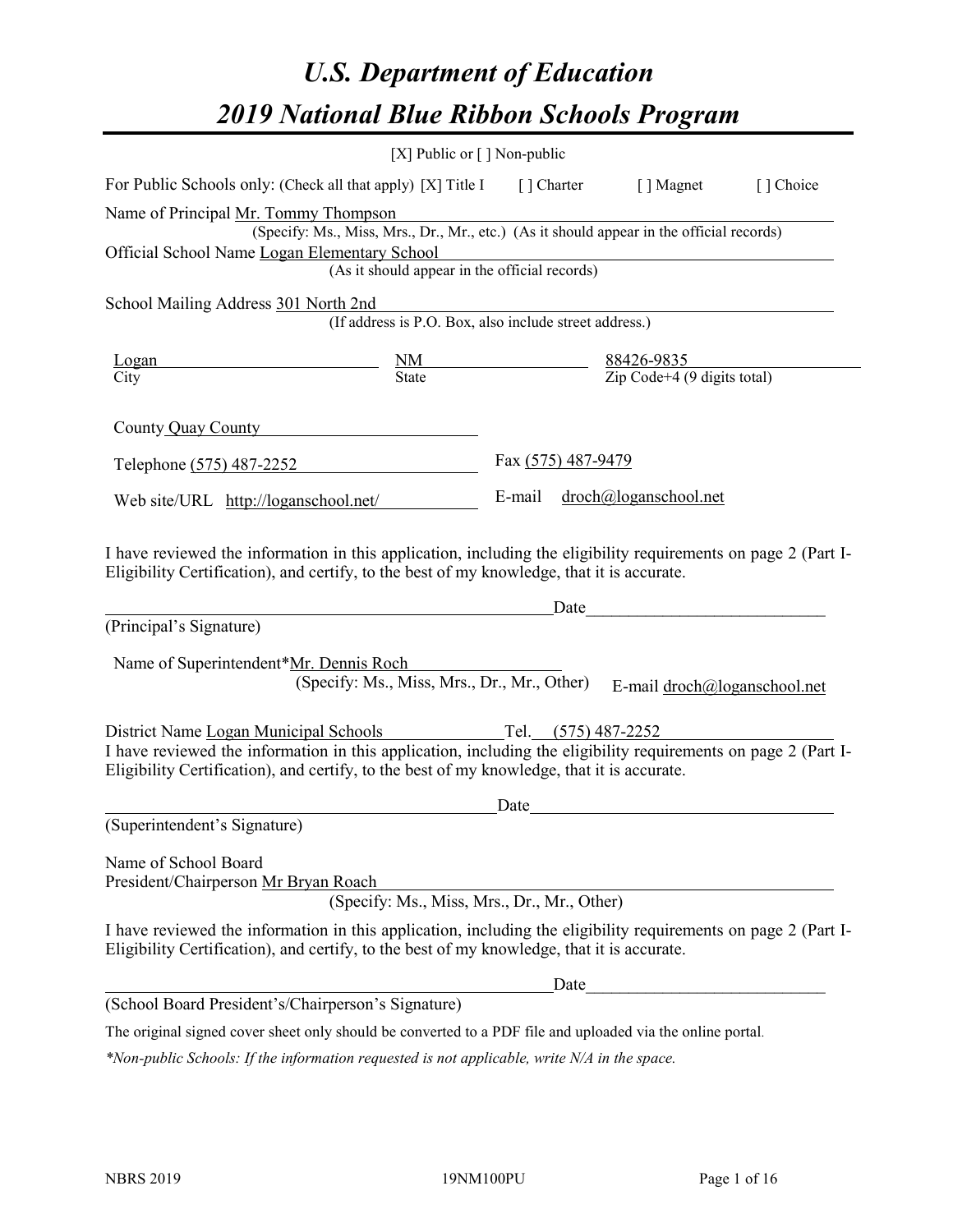The signatures on the first page of this application (cover page) certify that each of the statements below, concerning the school's eligibility and compliance with U.S. Department of Education and National Blue Ribbon Schools requirements, are true and correct.

1. All nominated public schools must meet the state's performance targets in reading (or English language arts) and mathematics and other academic indicators (i.e., attendance rate and graduation rate), for the all students group, including having participation rates of at least 95 percent using the most recent accountability results available for nomination.

2. To meet final eligibility, all nominated public schools must be certified by states prior to September 2019 in order to meet all eligibility requirements. Any status appeals must be resolved at least two weeks before the awards ceremony for the school to receive the award.

3. The school configuration includes one or more of grades K-12. Schools on the same campus with one principal, even a K-12 school, must apply as an entire school.

4. The school has been in existence for five full years, that is, from at least September 2013 and each tested grade must have been part of the school for the past three years.

5. The nominated school has not received the National Blue Ribbon Schools award in the past five years: 2014, 2015, 2016, 2017, or 2018.

6. The nominated school has no history of testing irregularities, nor have charges of irregularities been brought against the school at the time of nomination. If irregularities are later discovered and proven by the state, the U.S. Department of Education reserves the right to disqualify a school's application and/or rescind a school's award.

7. The nominated school has not been identified by the state as "persistently dangerous" within the last two years.

8. The nominated school or district is not refusing Office of Civil Rights (OCR) access to information necessary to investigate a civil rights complaint or to conduct a district-wide compliance review.

9. The OCR has not issued a violation letter of findings to the school district concluding that the nominated school or the district as a whole has violated one or more of the civil rights statutes. A violation letter of findings will not be considered outstanding if OCR has accepted a corrective action plan from the district to remedy the violation.

10. The U.S. Department of Justice does not have a pending suit alleging that the nominated school or the school district, as a whole, has violated one or more of the civil rights statutes or the Constitution's equal protection clause.

11. There are no findings of violations of the Individuals with Disabilities Education Act in a U.S. Department of Education monitoring report that apply to the school or school district in question; or if there are such findings, the state or district has corrected, or agreed to correct, the findings.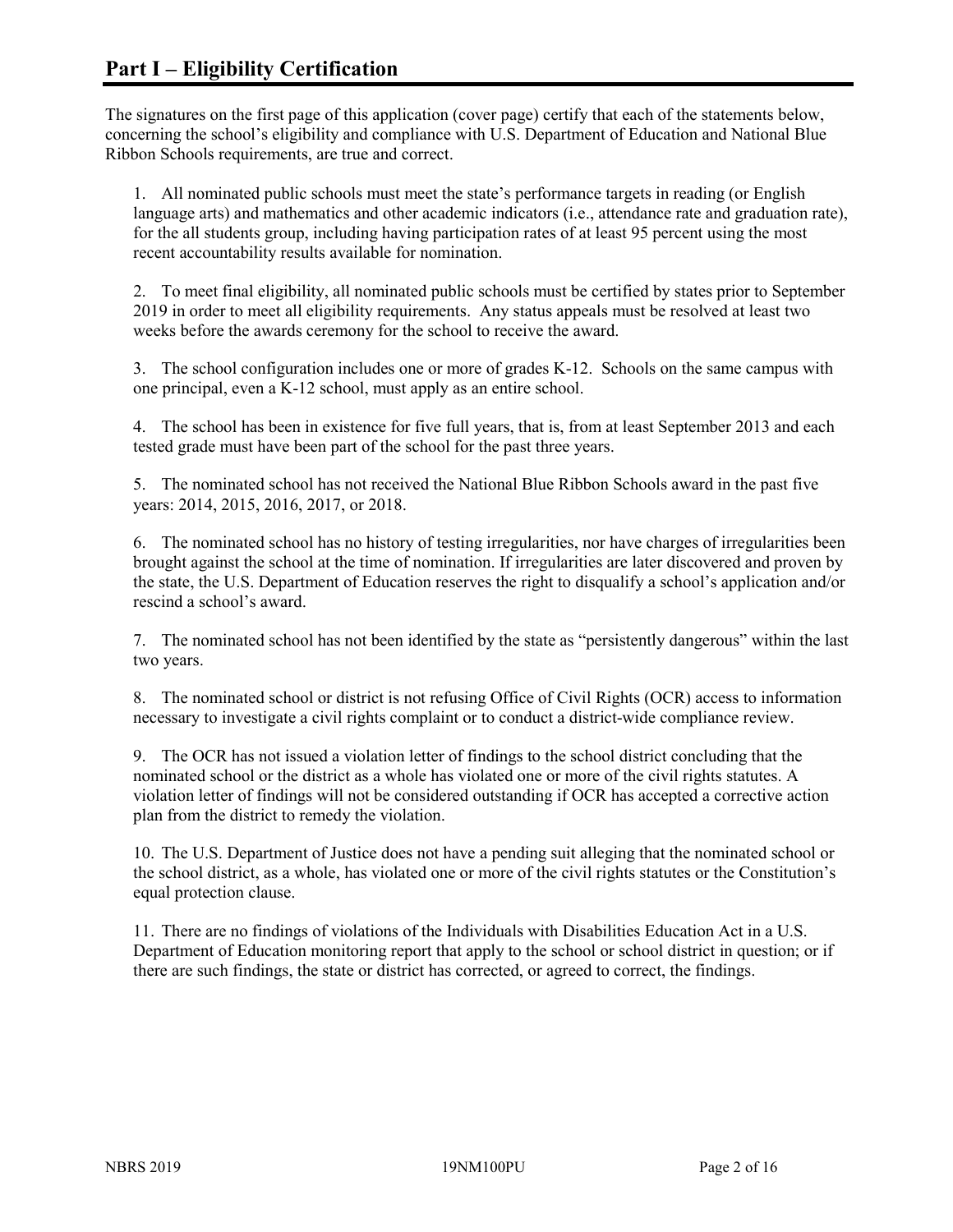#### **Data should be provided for the most recent school year (2018-2019) unless otherwise stated.**

#### **DISTRICT**

1. Number of schools in the district  $1$  Elementary schools (includes K-8) (per district designation): 1 Middle/Junior high schools 2 High schools 0 K-12 schools

4 TOTAL

**SCHOOL** (To be completed by all schools)

2. Category that best describes the area where the school is located:

[ ] Urban or large central city

[] Suburban

[X] Rural or small city/town

3. Number of students as of October 1, 2018 enrolled at each grade level or its equivalent in applying school:

| Grade                           | # of         | # of Females | <b>Grade Total</b> |
|---------------------------------|--------------|--------------|--------------------|
|                                 | <b>Males</b> |              |                    |
| <b>PreK</b>                     | 13           | 11           | 24                 |
| $\mathbf K$                     | 4            | 12           | 16                 |
| 1                               | 8            | 3            | 11                 |
| $\mathbf{2}$                    | 11           | 8            | 19                 |
| 3                               | 8            | 8            | 16                 |
| 4                               | 9            | 18           | 27                 |
| 5                               | 8            | 14           | 22                 |
| 6                               | 0            | 0            | 0                  |
| 7                               | 0            | 0            | 0                  |
| 8                               | 0            | 0            | 0                  |
| 9                               | 0            | 0            | 0                  |
| 10                              | 0            | 0            | 0                  |
| 11                              | 0            | 0            | 0                  |
| 12 or higher                    | 0            | 0            | 0                  |
| <b>Total</b><br><b>Students</b> | 61           | 74           | 135                |

\*Schools that house PreK programs should count preschool students **only** if the school administration is responsible for the program.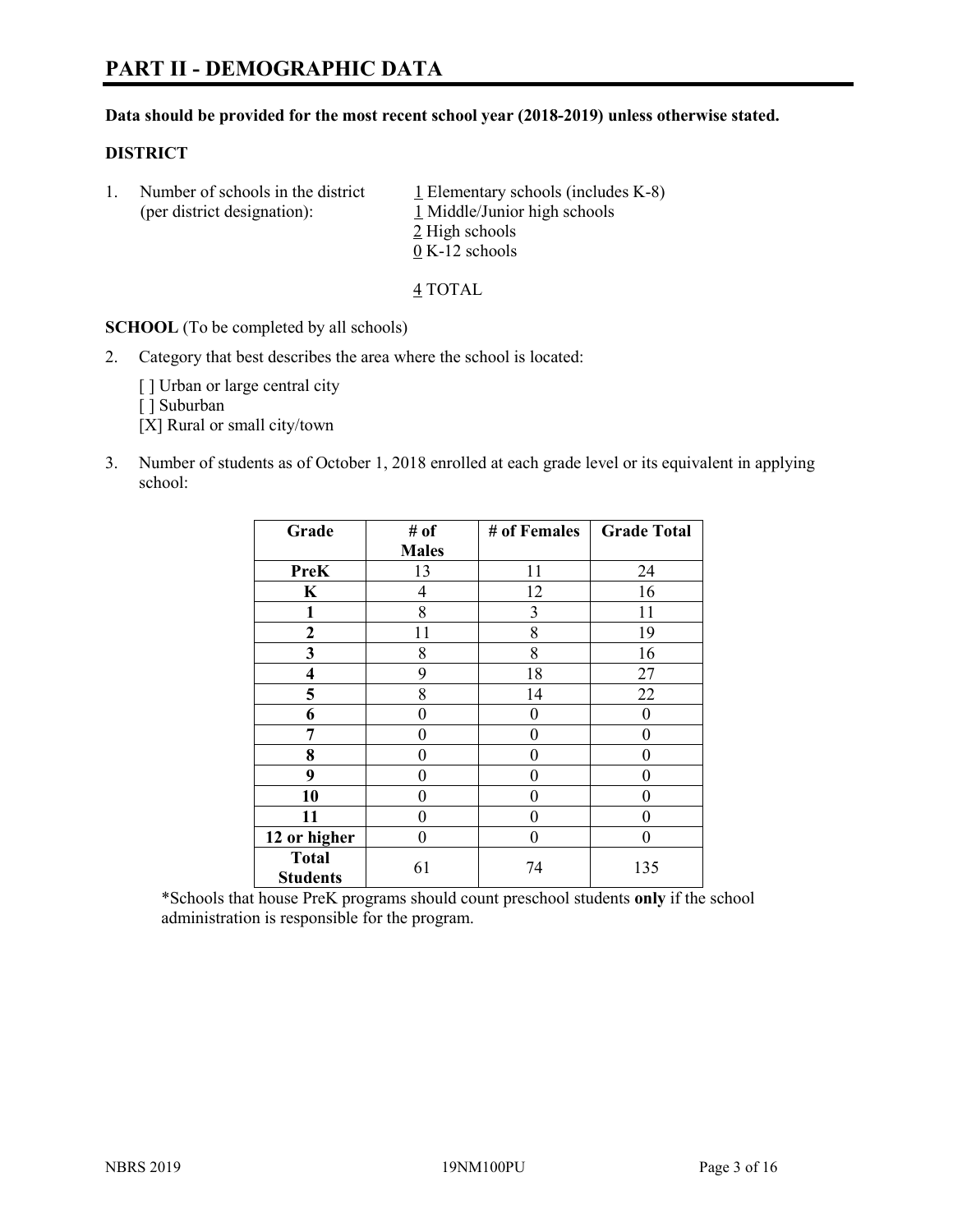4. Racial/ethnic composition of 1 % American Indian or Alaska Native the school (if unknown, estimate): 0 % Asian

 % Black or African American % Hispanic or Latino % Native Hawaiian or Other Pacific Islander 75 % White % Two or more races **100 % Total**

(Only these seven standard categories should be used to report the racial/ethnic composition of your school. The Final Guidance on Maintaining, Collecting, and Reporting Racial and Ethnic Data to the U.S. Department of Education published in the October 19, 2007 *Federal Register* provides definitions for each of the seven categories.)

5. Student turnover, or mobility rate, during the 2017 – 2018 school year: 26%

If the mobility rate is above 15%, please explain.

In the past year there has been a major construction project in the area. The state highway department is building a new bridge over the Canadian River south of town and some of the influx of students has been children of the construction workers. Logan is also located next to Ute Lake which attracts a large number of retirees. Some of the students included in these figures include grandchildren of retirees in the community who come to live with grandparents for whatever reason or have lived with grandparents and are returning to their parents. The district also attracts students from two neighboring districts because of the quality of the school system. Those students are screened based on the numbers of students in classrooms.

This rate should be calculated using the grid below. The answer to (6) is the mobility rate.

| <b>Steps For Determining Mobility Rate</b>                                                                                           | Answer |
|--------------------------------------------------------------------------------------------------------------------------------------|--------|
| (1) Number of students who transferred to<br>the school after October 1, 2017 until the                                              | 19     |
| end of the 2017-2018 school year                                                                                                     |        |
| (2) Number of students who transferred<br><i>from</i> the school after October 1, 2017 until<br>the end of the 2017-2018 school year | 11     |
| (3) Total of all transferred students [sum of<br>rows $(1)$ and $(2)$ ]                                                              | 30     |
| (4) Total number of students in the school as<br>of October 1, 2017                                                                  | 116    |
| $(5)$ Total transferred students in row $(3)$<br>divided by total students in row (4)                                                | 0.26   |
| $(6)$ Amount in row $(5)$ multiplied by 100                                                                                          | 26     |

6. English Language Learners (ELL) in the school:  $0\%$ 

0 Total number ELL

Specify each non-English language represented in the school (separate languages by commas):

7. Students eligible for free/reduced-priced meals: 45 % Total number students who qualify: 61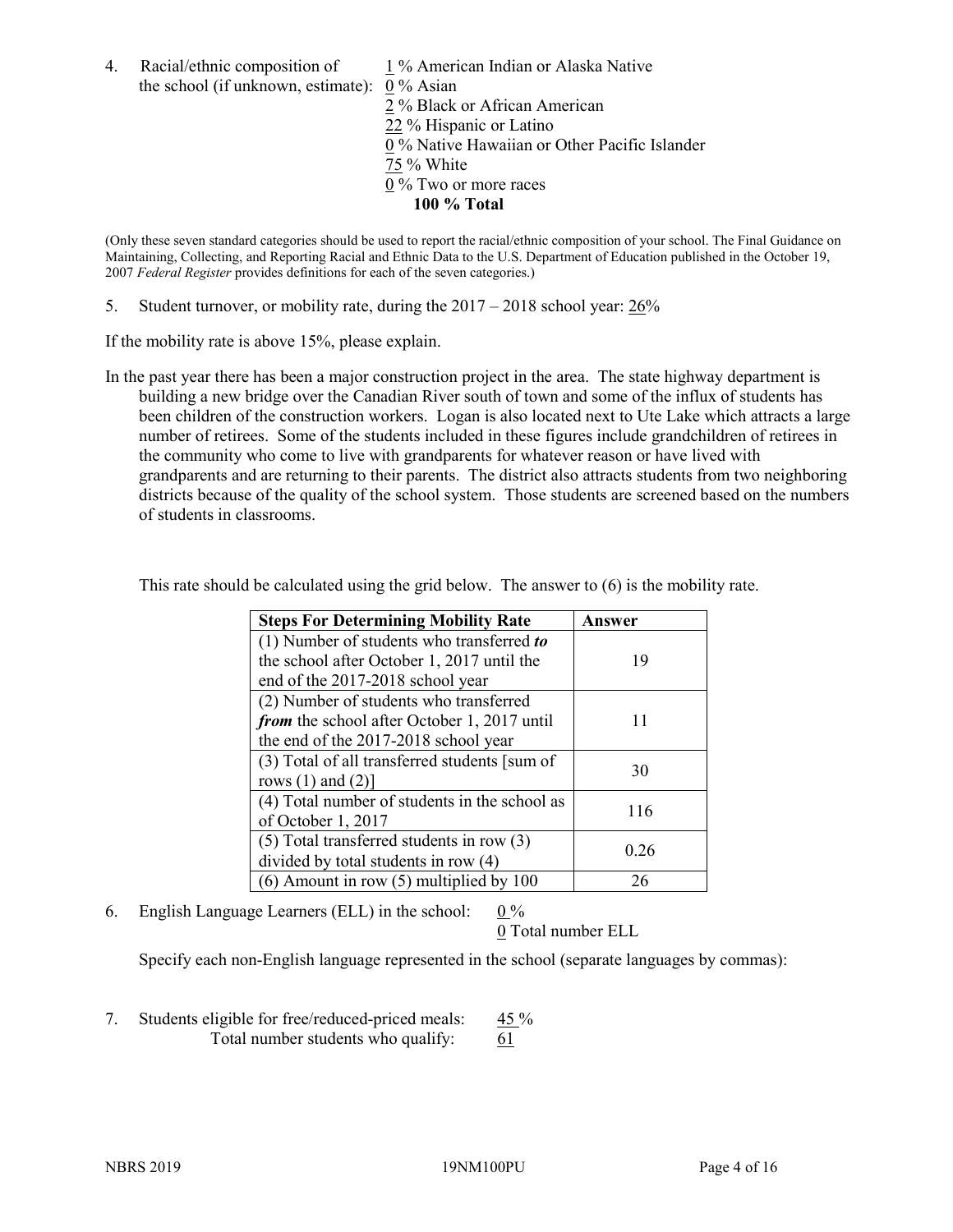21 Total number of students served

Indicate below the number of students with disabilities according to conditions designated in the Individuals with Disabilities Education Act. Do not add additional conditions. It is possible that students may be classified in more than one condition.

| 0 Autism                  | 0 Multiple Disabilities                 |
|---------------------------|-----------------------------------------|
| 0 Deafness                | 0 Orthopedic Impairment                 |
| 0 Deaf-Blindness          | 2 Other Health Impaired                 |
| 1 Developmental Delay     | 3 Specific Learning Disability          |
| 0 Emotional Disturbance   | 12 Speech or Language Impairment        |
| 0 Hearing Impairment      | 0 Traumatic Brain Injury                |
| 0 Intellectual Disability | 0 Visual Impairment Including Blindness |

- 9. Number of years the principal has been in her/his position at this school:  $\frac{3}{5}$
- 10. Use Full-Time Equivalents (FTEs), rounded to nearest whole numeral, to indicate the number of school staff in each of the categories below:

|                                                                                                                                                                                                                              | <b>Number of Staff</b> |
|------------------------------------------------------------------------------------------------------------------------------------------------------------------------------------------------------------------------------|------------------------|
| Administrators                                                                                                                                                                                                               | $\mathbf{\Omega}$      |
| Classroom teachers including those<br>teaching high school specialty<br>subjects, e.g., third grade teacher,<br>history teacher, algebra teacher.                                                                            | 7                      |
| Resource teachers/specialists/coaches<br>e.g., reading specialist, science coach,<br>special education teacher, technology<br>specialist, art teacher, etc.                                                                  | $\mathcal{D}$          |
| Paraprofessionals under the<br>supervision of a professional<br>supporting single, group, or classroom<br>students.                                                                                                          | 3                      |
| Student support personnel<br>e.g., school counselors, behavior<br>interventionists, mental/physical<br>health service providers,<br>psychologists, family engagement<br>liaisons, career/college attainment<br>coaches, etc. |                        |

11. Average student-classroom teacher ratio, that is, the number of students in the school divided by the FTE of classroom teachers, e.g.,  $22:1$  19:1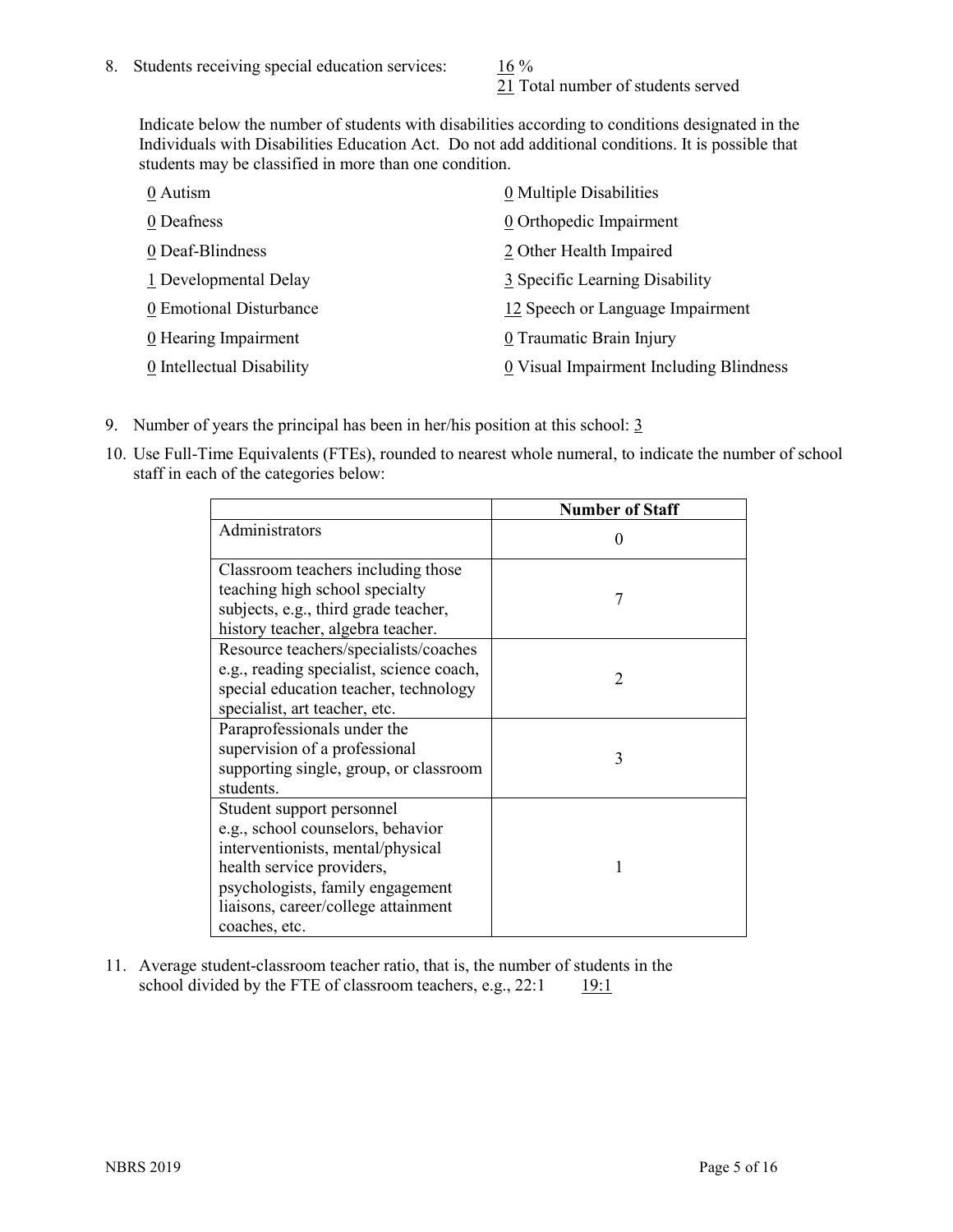12. Show daily student attendance rates. Only high schools need to supply yearly graduation rates.

| <b>Required Information</b> | 2017-2018 | 2016-2017 | 2015-2016 | 2014-2015 | 2013-2014 |
|-----------------------------|-----------|-----------|-----------|-----------|-----------|
| Daily student attendance    | 96%       | $97\%$    | 97%       | 97%       | $97\%$    |
| High school graduation rate | $0\%$     | $0\%$     | $0\%$     | $0\%$     | $0\%$     |

#### 13. **For high schools only, that is, schools ending in grade 12 or higher.**

Show percentages to indicate the post-secondary status of students who graduated in Spring 2018.

| <b>Post-Secondary Status</b>                  |       |
|-----------------------------------------------|-------|
| Graduating class size                         |       |
| Enrolled in a 4-year college or university    | $0\%$ |
| Enrolled in a community college               | 0%    |
| Enrolled in career/technical training program | 0%    |
| Found employment                              | 0%    |
| Joined the military or other public service   | 0%    |
| Other                                         | $0\%$ |

14. Indicate whether your school has previously received a National Blue Ribbon Schools award. Yes No X

If yes, select the year in which your school received the award.

15. In a couple of sentences, provide the school's mission or vision statement.

To provide our students with the opportunity to obtain the knowledge, understanding, and skills to become successful adult citizens in our community and society.

16. **For public schools only**, if the school is a magnet, charter, or choice school, explain how students are chosen to attend.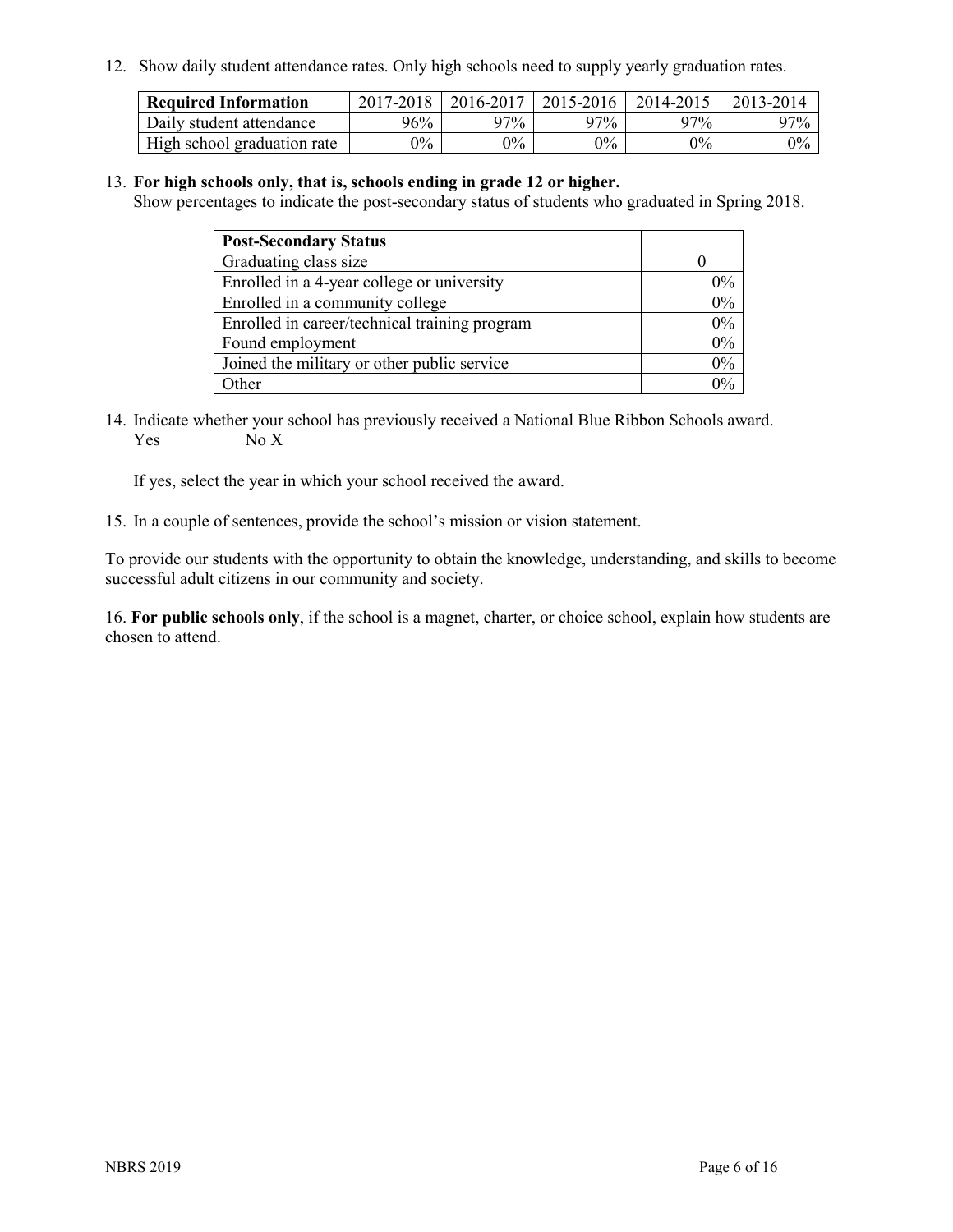# **PART III – SUMMARY**

The Village of Logan was established in 1901, after the first railroad bridge was constructed over the Canadian River by the Chicago, Rock Island and Pacific Railroad, and was named after Eugene Logan, a well-known former Texas Ranger who came to the area to work on the new bridge. Logan's economy was built around ranching and agriculture and the arrival of the railroad enhanced the locals' ability to get goods to market. In the early 1960's construction began on the Ute Dam, with Ute Lake State Park being completed in late 1963. Together, these additions added seasonal tourism to the area's agricultural base, as well as served to draw retirees to the area as permanent residents. Located about 24 miles just northeast of Tucumcari along NM Highway 54, Logan is now home to several small businesses, restaurants, gas stations and motels, as well as the dam and state park.

In its history, the community has seen times of economic boom but has also survived times of drought which has adversely impacted the area's agricultural economy and has led to declines in tourism as water levels decreased. Nonetheless, Logan is one of the only communities in Quay County that has gained population in recent years, leading to strong enrollment growth for the local school district.

Logan Municipal Schools, consisting of Logan Elementary, Logan Middle, Logan High, and the new Ute Lake Online Learning Center, has been serving the educational needs of the Logan area for well over 116 years. The first school house opened in 1901, and was soon replaced in 1910 with a bigger building as the community began to grow. Since the beginning, Logan Municipal Schools have remained committed to providing quality educational opportunities for all students by providing healthy and safe learning environments in which students can reach and even surpass ambitious academic goals.

At Logan Elementary School, this feature is what has driven success: it is goal-oriented. Not only do teachers hold high expectations for student growth, Logan students are themselves active participants in goal setting and goal achieving. For example, our youngest students supplement their kindergarten's phonics instruction with goal-oriented individual learning via reading software through Lexia Learning. Our students in grades 1, 2, and 3 set and measure their own progress toward ambitious basal reading goals in I-Station Reading, then further supplement this with independent reading goals, realized through Renaissance Learning's Accelerated Reader 360. Students in grades 4 and 5 set and achieve their individual reading goals in Reading Plus. All of these software tools are classroom-embedded and serve to reinforce the rigorous lessons provided by our elementary faculty.

In mathematics, Logan Elementary School has recently implemented a new mathematics series that is better aligned to the Common Core State Standards. This change was driven by the faculty members' analysis of test results and research on standards alignment. With an eye toward achieving greater number sense, this new instructional design is helping our students reach higher and higher goals. In addition, our younger students utilize I-Station Math to track their continuous improvement, while the older students take advantage of IXL software to reinforce mathematical understanding and enhance operational fluency.

Each of these ambitious goals, whether in reading or in math, are communicated frequently to parents. Furthermore, parents and extended families are invited to support the school's efforts as key allies in the educational process. Indeed, families are not just notified of academic targets but are recruited to assist students in reaching them. Parents are provided written guidance on the new mathematics approach, so that they can assist their children at home. Parents of young readers are likewise invited to monthly family reading nights, at which faculty members provide instruction on how families can reinforce and even extend key reading lessons at home. Parents are also provided copies of student-generated graphs which demonstrate student improvement from the beginning of the school year to present and which indicate the desired gains moving forward. These graphs are discussed in detail during our school's biannual parent teacher conference events, as well as during frequent individual conversations.

This goal-mindedness, of the students and faculty alike, have helped Logan Elementary School earn four (4) consecutive A grades under New Mexico's "A-F School Grading Act." These A grades represent a commitment to student achievement, student growth, and a nurturing culture of student socio-emotional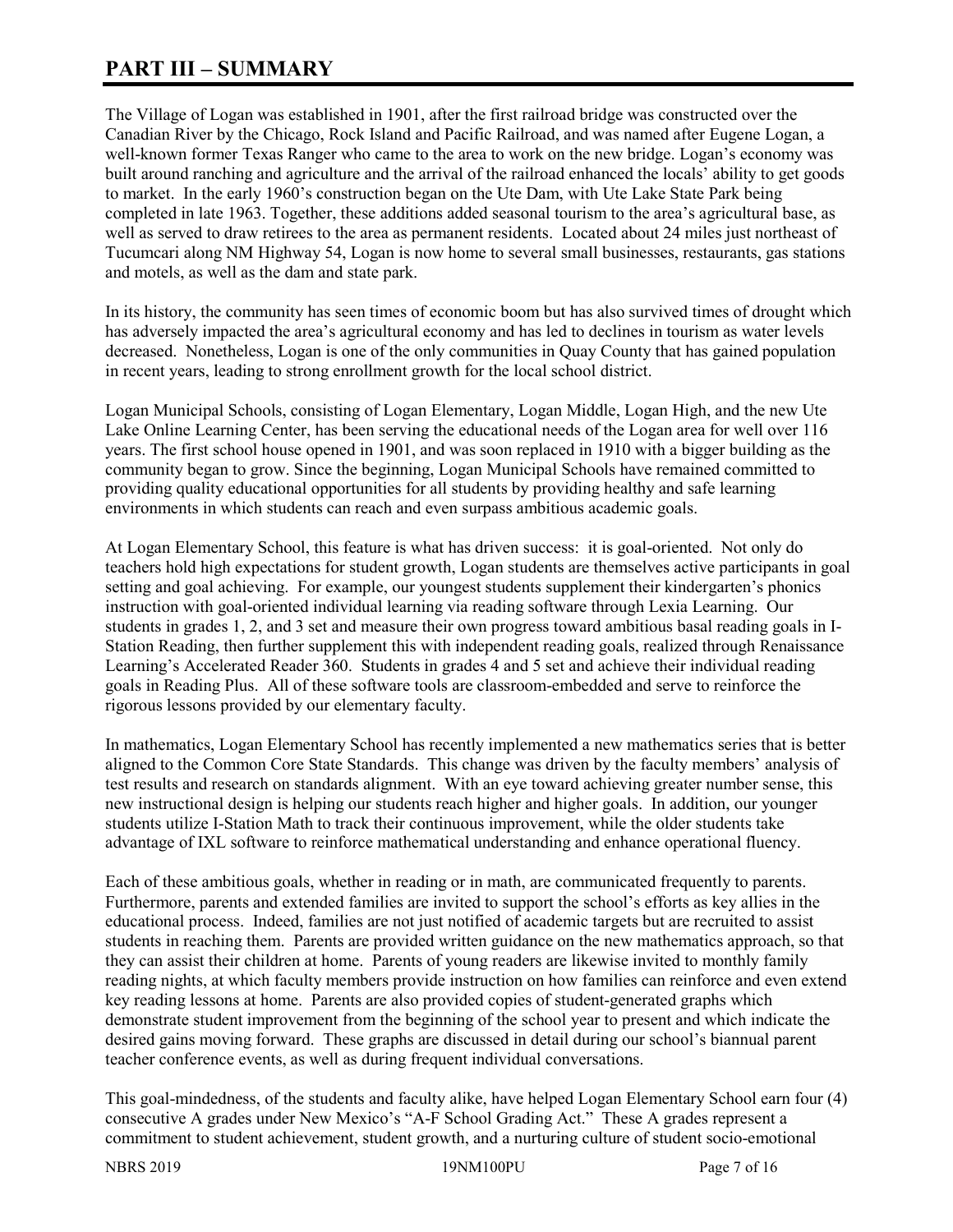#### development.

In addition, Logan Elementary provides every student with opportunities to grow as a whole child, offering weekly fine arts instruction, twice-weekly computer science instruction, and daily physical education. Logan's students thrive both inside and outside the school, excelling in 4-H, in church activities, and in community athletic organizations.

In summary, Logan Elementary School has a strong reputation for academic achievement and for developing leadership and confidence in its students. This reputation continues to make Logan an appealing place for families seeking a positive learning environment for their children!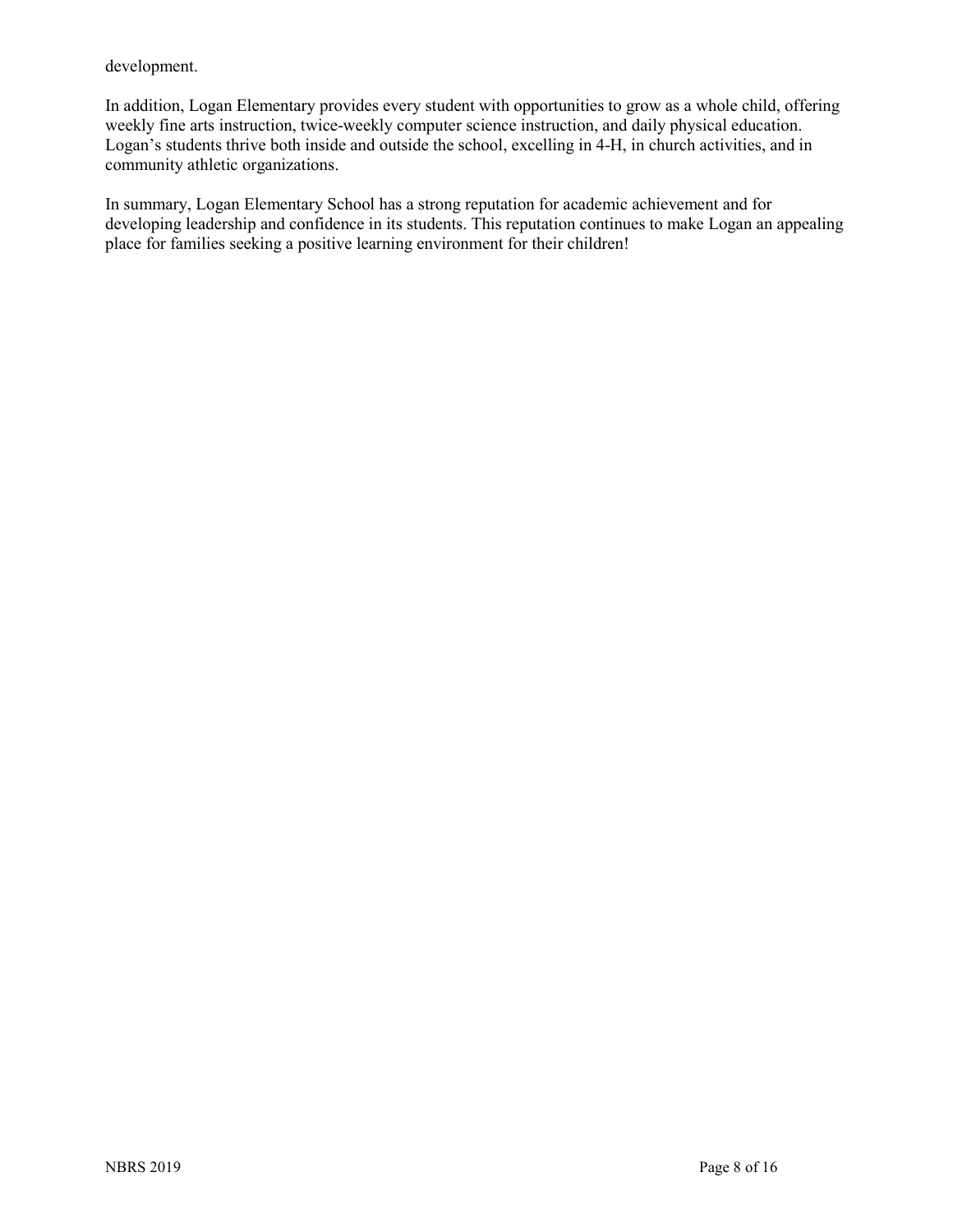# **1. Core Curriculum:**

# **1a. Reading/English language arts:**

Logan Elementary has as split curriculum between the lower and upper elementary classes. Kindergarten, first, and second grade use a comprehensive English language arts program. This curriculum includes both informational texts, and literature. Students use anchor texts to practice analyzing texts through a three-part routine. Trade books are used to help deepen the students understanding of the big idea. These texts are aligned to the Common Core Standards, which allows the students the opportunity to acquire foundational skills in the reading, writing, listening, and speaking areas. This curriculum was chosen because it utilizes various resources that set the foundational skills needed for emergent readers. The K-2 teachers felt that this curriculum developed students that could analyze texts through the use of repeated readings and skill practice. The kindergarten through second grade teachers use the curriculum's instructional calendar to pace their instruction, which helps them create a smooth transition to the next grade-level.

Third grade through fifth grade uses an integrated literacy program that is aligned to the Common Core Standards. This program is rigorous and includes both authentic literary and informational texts. This program is organized around 4 unit modules. Each student will work through twelve authentic trade books, as well as support text throughout the year. This reading curriculum is back-mapped, and creates rigorous activities that are aligned to the Common Core State Standards. Each day presents students with a new foundational skill, set of robust vocabulary words, and convention skill. Students develop skills in reading, writing, speaking, and listening areas. This curriculum has an online component, which allows students to access interactive texts, assessments, learning resources, and supplemental resources that provide support for the lesson's focus skill. Teachers can use the online component to differentiate, by using the intervention or enrichment activities.

Grades 3-5 teachers chose this curriculum because of the rigor it entails. The teachers like that the reading program uses anchor texts and shorter support texts, as compared to a basal. Since the program is integrated, students are exposed to both the science and social studies content areas through the English language arts content area. This helps teachers incorporate cross-curricular activities during the reading block. The 3-5 reading curriculum includes both print and digital resources.

#### **1b. Mathematics:**

Logan Elementary recently adopted a new K-5 curriculum for the 2018-2019 school year. The new curriculum is aligned to the Common Core Standards, and focuses on the mathematical practices. We also liked the focus on number sense and the foundation that is built early on. Each teacher has created a curriculum map/pacing guide to guide their instruction. The teachers then work together to create vertical alignment throughout the elementary. The learning standards are addressed through the daily objectives, which follow a specific schedule. The curriculum is presented in several modules that focus on the progression of skills.

The elementary teachers at Logan Schools use a variety of resources. The curriculum resources include fluency practice, application problems, concept development, student debrief sessions, problem sets, homework pages, exit tickets, and math sprints. The curriculum focuses not only on the answers to mathematical problems, but the process as well. Instead of looking for the correct answer, teachers can utilize rubrics to help them score the process that the student completed when solving the problem.

Logan teachers use teaching strategies to promote problem solving. Modeling is encouraged, so students can show their thinking. Daily fluency practice is presented at the beginning of each lesson. This practice allows students to work at a quick pace, to practice skills that were learned in previous lessons. Once the daily concept is presented to the class in a whole group setting, the teachers use small group instruction to work with students at their level. These levels are based off of the needs of the students per lesson. Teachers also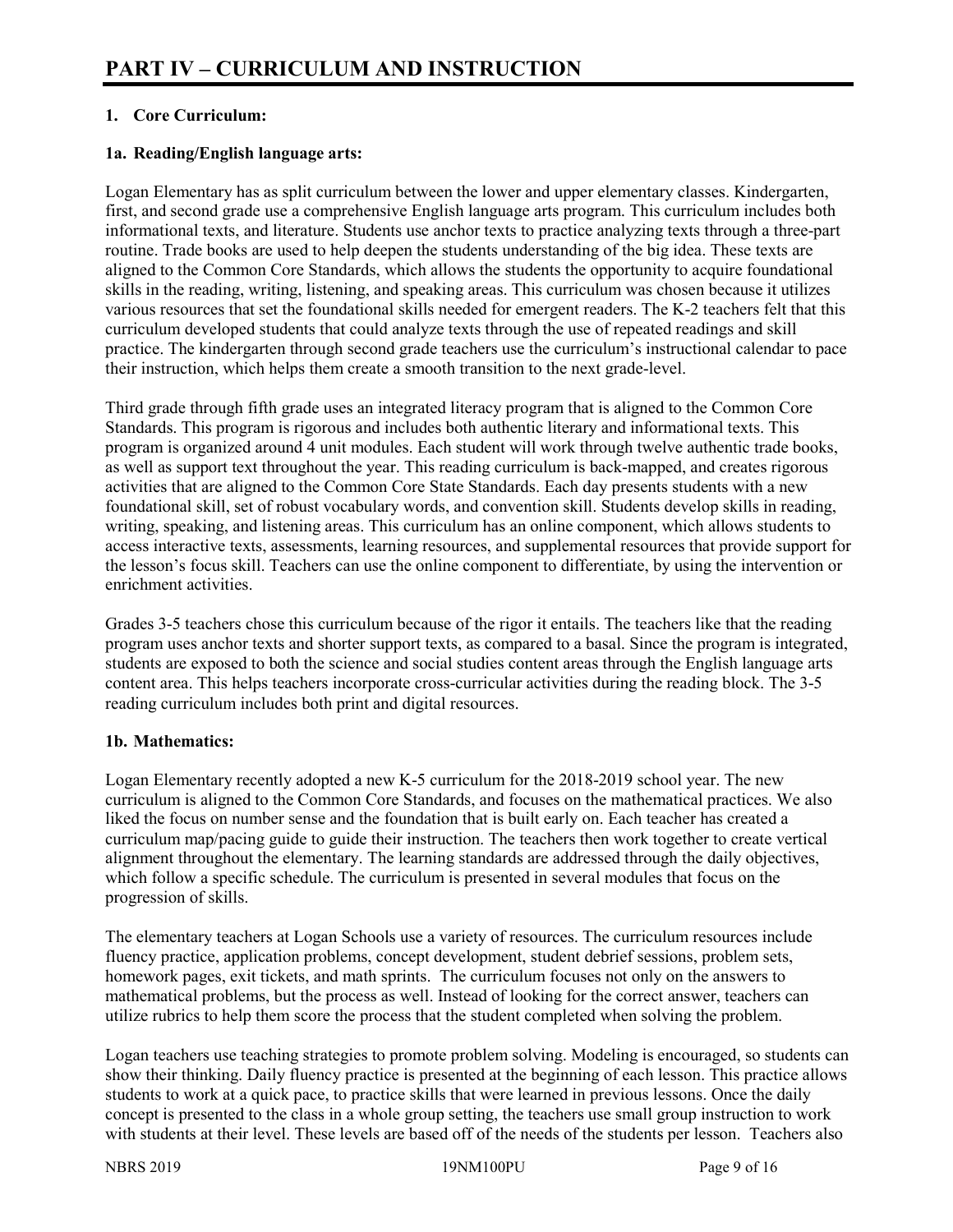use manipulatives to give students a hands-on approach to learning, and to build the basic foundation of many of the skills. Students utilize templates and models throughout each module to aid them in their learning.

Mid-Module and End-of-Module assessments are used as formative assessments to help the teacher group students, as well as assign daily work. In addition to the module assessments, teachers use student created rubrics, observation, and peer conferencing as forms of informal assessment.

#### **1c. Science:**

The lower elementary teachers implement science into the reading/writing content areas. The teachers create units based of off their reading stories and then incorporate the same concepts into their writing. The lower elementary students create writing and art projects based off the concept that they are learning. These projects can be used as assessments in both content areas.

Upper elementary teachers use a curriculum that is aligned to the state standards. The district chose to use this curriculum based in order to prepare students for state testing, and the transition to junior high. The curriculum incorporates experiments, hands-on activities, visual aids, and research projects. Students explore science through the categories of: life science, earth science, physical science, and technology. As the adoption of the new NGSS (Next Generation Science Standards) approaches, teachers are creating projects that are more rigorous and focus on a "big question," or a phenomenon.

The upper elementary uses unit assessments and project based assessments as a way to create measurable data. This data guides the teacher in creating groups and modifying project requirements. Several of the classes participate in STEM (Science, Technology, Engineering, and Math) projects, in order to provide the students with a problem/solution based learning approach. Students are learning the importance of problem solving.

#### **1d. Social studies/history/civic learning and engagement**

Logan Elementary (grades K-4) uses a cross-curriculum approach when teaching social studies. Social studies is taught through the reading program. Teachers utilize anchor texts that cover the state standards in the social studies content area. Students create projects such as: brochures, maps/charts, narratives, folktales, research activities, news broadcasts, and oral presentations. Teachers use these projects as assessment tools in order to guide their instruction.

Fifth grade uses a Studies Weekly newspaper curriculum that covers information from "Ancient Americas to Reconstruction." The students can interact with an online component that gives them access to current events, historical documents, videos, primary sources, and a library full of resources. Students work in small groups, individually, and in a whole group setting. As far as pacing goes, each week the students move through a period of history, and use multiple skills to gather information. The curriculum presents a new lesson a week, and is followed by a lesson test. Formal assessments include weekly tests, consisting of multiple choice tests and written responses. Informal assessments used are: teacher observation, and student collaboration activities. The teacher uses the data from the assessments to guide instruction and modify lessons. Students work on projects that include research strategies. This curriculum is used to prepare the fifth grade students for the next level of social studies.

#### **1e. For secondary schools:**

#### **1f. For schools that offer preschool for three- and four-year old students:**

The Logan Pre-K program serves three and four year old students two days a week each. The core curriculum areas provided are social/emotional development, physical development, cognitive development, and language development. The Early Learning Guidelines are used that align with the NM Kindergarten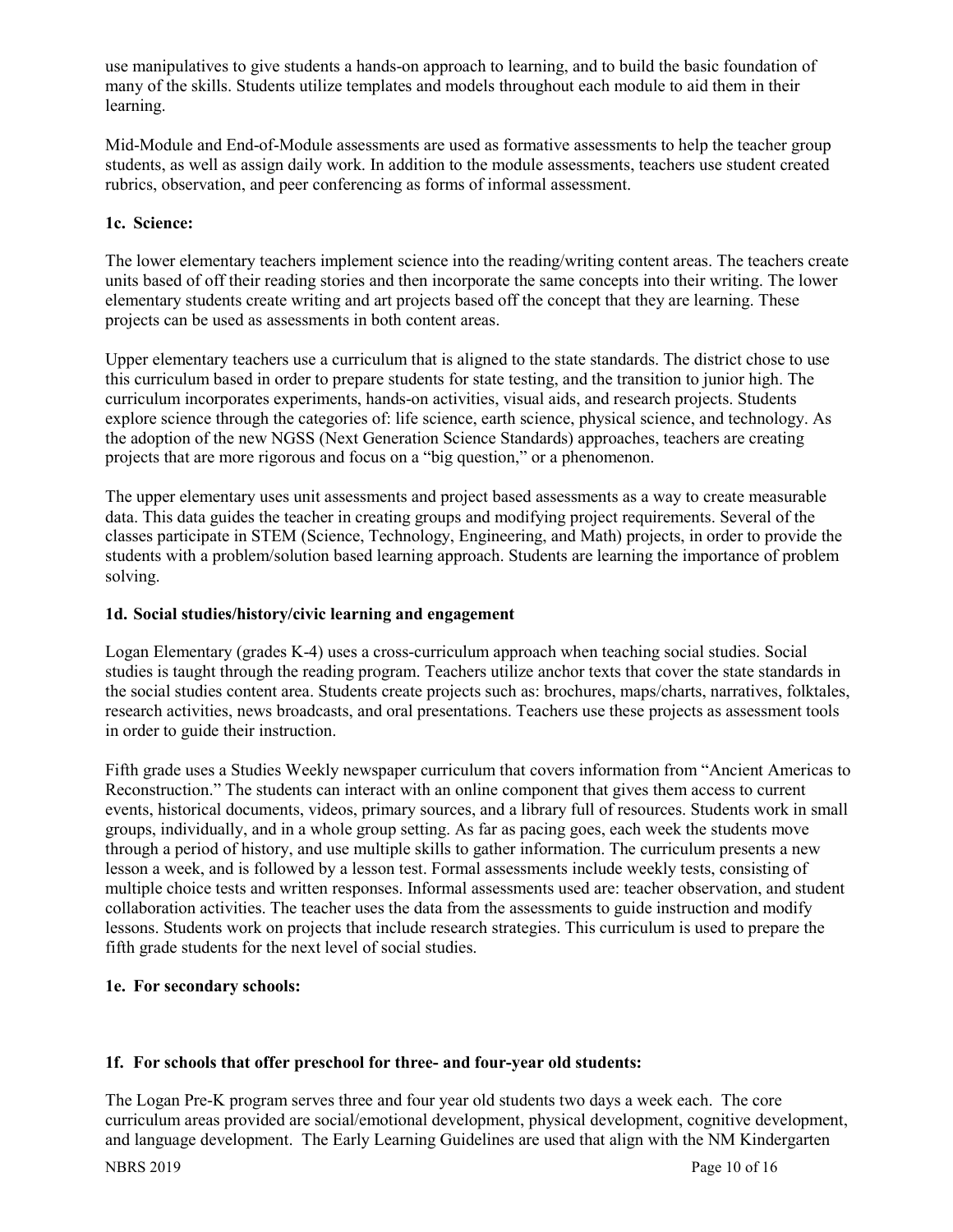Standards within the domains of physical development, literacy, mathematics, aesthetic creativity, scientific conceptual understanding, approaches to learning, and self, family and community awareness. ECOT data analysis is used to track the student's growth through Pre-K and into Kindergarten. These data indicators show the students attending Pre-K are more ready and more successful in the primary grades.

# **2. Other Curriculum Areas:**

Logan Elementary students are involved in other curriculum areas, outside of their core classes. The other areas are: physical education, fine arts, library, and computer coding.

Elementary students attend fine arts once a week for one hour. In art, the students engage in hands-on activities, using a multitude of mediums. The Fine Arts program provides the students with activities that promote cultural exposure, creativity, emotional expression, and the opportunity to express themselves through various forms of art. The fine arts teacher works alongside the elementary teachers to incorporate skills that are learned in the regular education classroom, into the assigned projects. Elementary students participate in two plays throughout the year. Students perform a holiday program in December, and perform a play, put on by Missoula Theater, in May. Participation in the drama program enforces skills in communication, imagination, and self-esteem.

Grades K-5 are required, by district, to participate in a physical education class. The kindergarten, first and second graders go to PE for 30 minutes a day/4 days a week. Grades three through five go for one hour a day/four days a week. The physical education teacher incorporates concepts learned in the classroom into his planned activities. Students create games, lead activities, and collaborate with others. These skills reinforce what the students are learning in the academic classroom. Students take a more physically demanding approach to learning, which touches those students that are kinesthetic learners.

Computer coding classes are offered to students in grades K-5. This program empowers kids to use problem solving skills, sequencing, and critical thinking. Students are in control, and work at a pace that is challenging, yet achievable. Logan Elementary uses two different programs to teach the students. Students in the primary grades use a coding program that involves coding with a character, and is more teacher led. Students work towards the same goal, but are given more direction. Upper elementary students use a higher level program, to prepare them for the next level. This program is more student driven. As the student learns the proper coding techniques, they can progress through different projects at a pace that is suitable for them. Coding allows students to experiment and use problem solving skills to build mastery in areas like: counting, sequencing, cause and effect, and critical thinking.

# **3. Special Populations:**

Logan Elementary meets the needs of diverse learners by communicating high expectations with the students. Teachers, students, and parents work together to create an environment that encourages success from all students.

Elementary students that are falling below grade level, and require intervention in the reading content area, participate in an intervention program called "Reading Adventures." Here, students receive instruction, from a reading coach, in a small group setting. Students that qualify for this program are selected by their achievement levels in Istation, Partnership for Readiness for College and Careers (PARCC), Reading Plus, teacher observation, and other curriculum assessments. Teachers analyze student data and track student progress to help with placement of these individuals. The reading coach and regular education teacher collaborate throughout the year to ensure that student needs are being met, and to make adjustments in the service that is provided.

NBRS 2019 Page 11 of 16 Various instructional methods are practiced to meet the needs of diverse students. Teachers implement strategies such as: small groups, one-on-one assistance, leveled groups, progress monitoring, and peer mentoring to ensure that the students' needs are being met. Teachers utilize the resources to help them instruct students at all levels. The reading and math curriculum that is used offer both intervention, and enrichment kits. These resources allow teachers to provide levels of instruction as needed. As skills are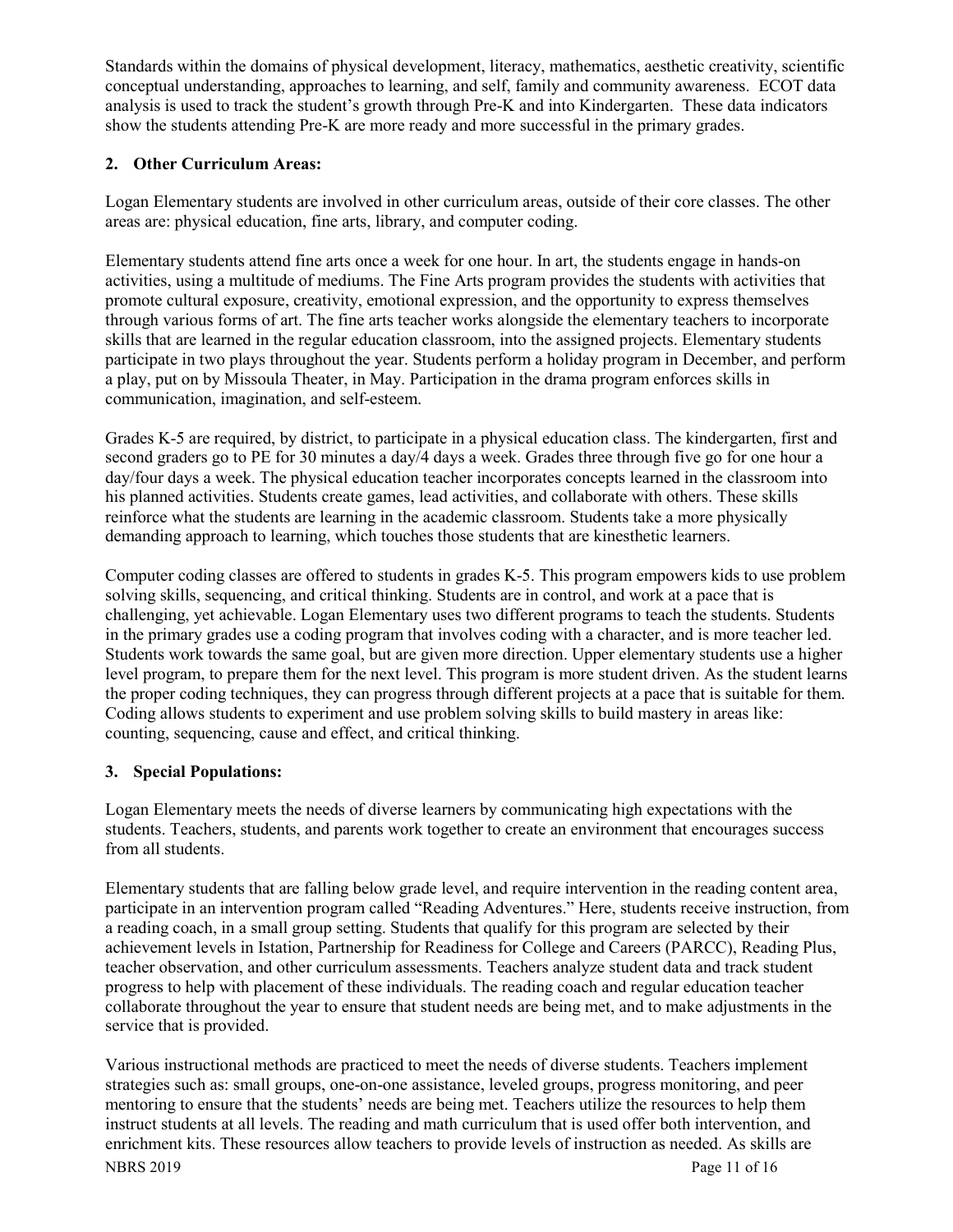taught and assessed, the regular education teacher can analyze the data and set student learning goals/outcomes. Assessments used are both informal and formal. Elementary teachers have adapted many techniques to assess students on specific skills, while using different forms of assessment. Teachers use Exit Tickets, white boards, think-pair-share, and student led activities as a way to quickly assess the students' understanding. This allows the teachers to place students in leveled groups, or assign activities that are tailored to the needs of the students. Progress monitoring is used in the grades K-3, for Tier II and III readers (as identified on IStation assessments). Grades 3-5 use assignments through the Reading Plus program to strengthen areas/skills that students are performing low in.

Students with disabilities spend most of their day in the regular education setting. Logan Elementary is an inclusive, which ensures that the students are learning in their least restrictive environment. The elementary team and administrators feel that students learn best when they are with their peers and inclusion gives all students the opportunity to excel. Special Education teachers, regular education teachers, and educational assistants work with students that are on an Individualized Education Plan (IEP) to ensure that these students' needs are being met. When students require more individualized instruction, they work in a small group setting with the special education teacher, in a pull out setting.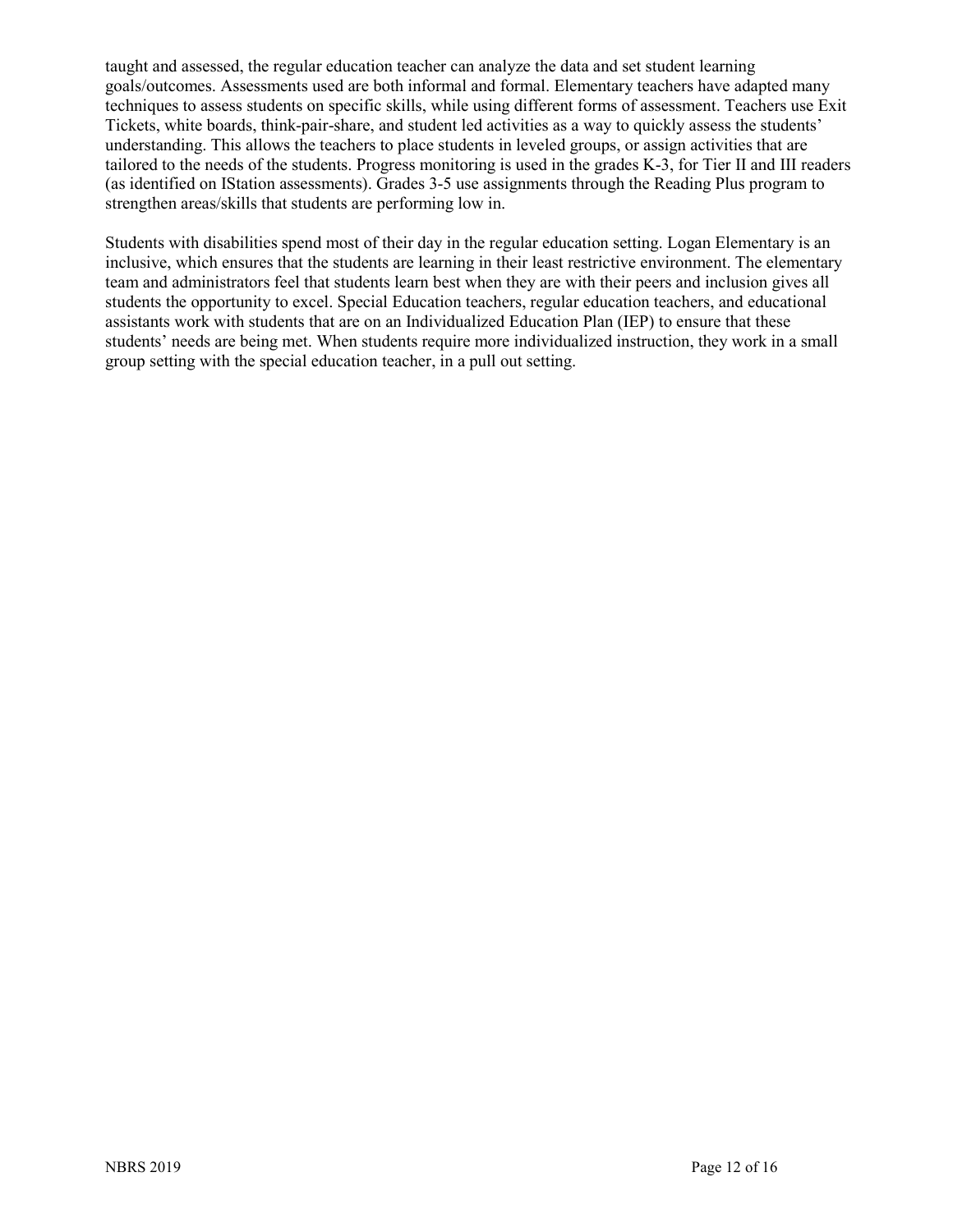## **1. School Climate/Culture:**

Logan Elementary School supports the "whole child" by meeting students' nutritional needs, health needs, social/emotional needs, and academic needs. First, the school provides every student a free hot breakfast and free afternoon snack to help mitigate any hunger-related barriers to learning. The school also leverages state and federal funds to employ a full-time school nurse who administers medications and provides acute treatments, as needed. A number of the school's teachers have completed training in "Capturing Kids' Hearts" and implement this program's strategies to promote positive relationships between students and their teachers and classmates. Finally, Logan Elementary School employs a reading intervention specialist who provides daily reading support to our most struggling learners, as well as coordinates monthly family reading nights where students and their parents can learn strategies essential for improving reading proficiency at home.

Logan Elementary School faculty members are not simply treated as recipients of information about the profession and about their particular programs, but they are active participants in learning about and improving each program. For example, while many area schools simply send a reading coordinator to quarterly trainings on the state's I-Station reading assessment, Logan has extended to all of the teachers the opportunity to attend, so that they get the information firsthand and have the chance to ask questions and make critical connections with assessment team members.

Our elementary teachers also make key contributions to decisions about instructional materials. Historically, Logan's elementary had always adopted a uniform curriculum schoolwide, but when our K-2 faculty and 3-5 faculty recommended different ELA programs, identifying each program as more beneficial for their particular grade levels, the administration and board embraced the teachers' suggestions and adopted the teacher's recommended instructional materials. Likewise, when a teacher-requested training revealed that the school's elementary math curriculum was not well-aligned to our state's standards, the administration authorized the teachers to acquire and implement a new curriculum which has already begun to enhance student number sense and mathematical thinking. Faculty input is truly valued, and the teachers providing it are respected and supported by the school and community!

In addition, faculty members contribute to district decision-making through service on committees tasked with interviewing new applicants, designing instructional calendars, enhancing campus security, and selecting textbooks. Several teachers also serve in leadership roles, including head teacher, booster club officer, and state-district teacher liaison.

#### **2. Engaging Families and Community:**

Although Logan community is small, they are very supportive and involved in Logan's youth. The elementary students have many opportunities throughout the year to get involved in community activities. Family engagement and community involvement is a priority at Logan. One of the ways families are encouraged to get involved is through a program called "Reading Nights." Here, students and their parents spend a few hours reading together and taking reading tests on the books they are reading. Food and drinks are available for those that attend, and prizes are awarded at the end of the year for those students that have been involved. This incentive based approach keeps the students motivated to come, and the kids love spending the quality time with their parents. This gives the parents time to sit and read with their students, and encourages reading at home. Teachers attend the "Reading Nights" in order to engage with parents and be there as a support. Logan Elementary works hard to have at least 90% attendance rate at Parent/Teacher Conferences.

The students are involved in many different activities involving the community. Most recently, one of Logan's retired elementary teachers came back to share her first children's book. She met with each class, read her book to the students, signed autographs, and asked each student to help her write her next book. Students were given a coloring page and several classes have used the book as a writing assignment. The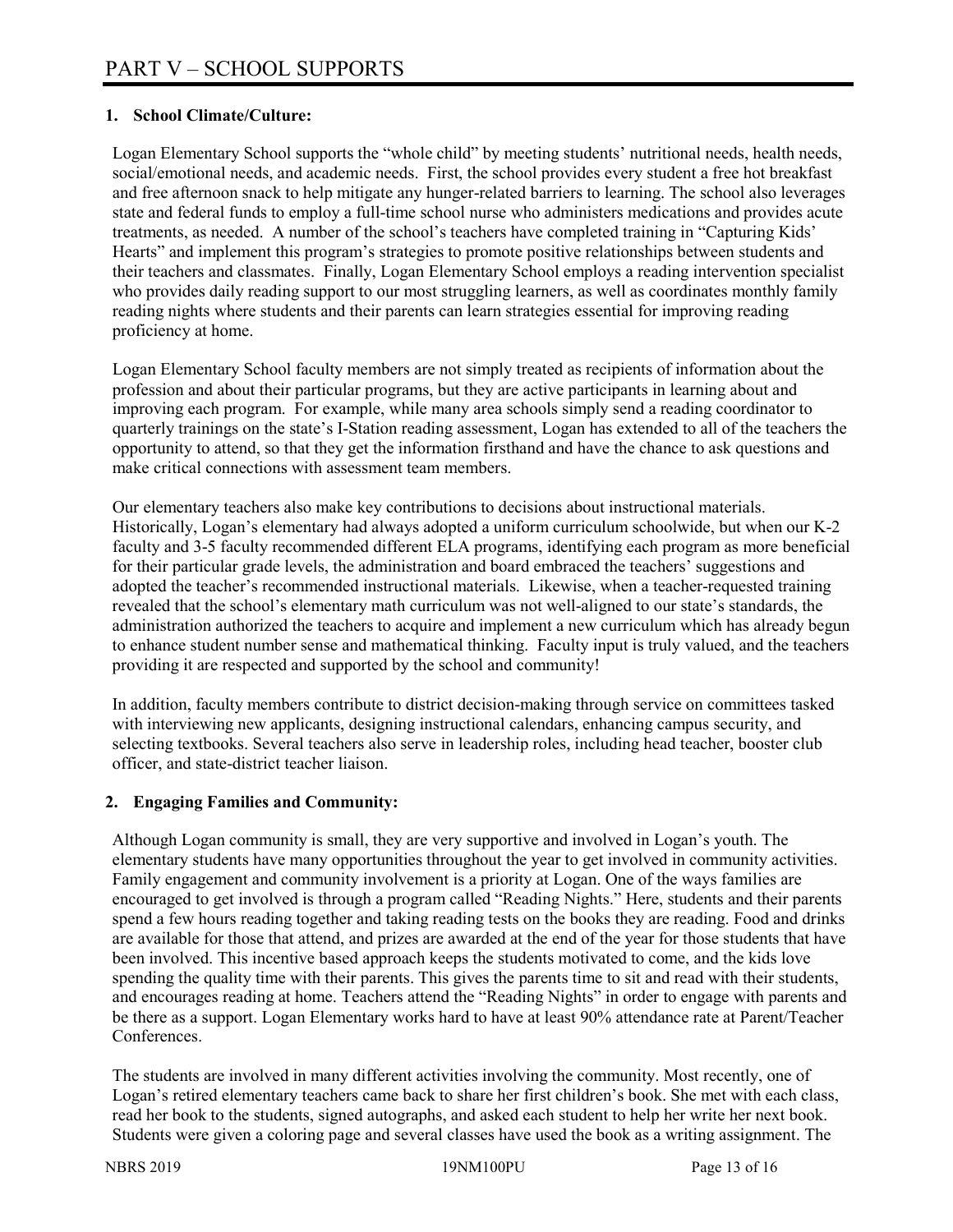elementary students also participate in a presentation with the local EMT, Fire, and Police training. The students are able to meet the emergency workers, ask questions, look at their tools, and tour the emergency vehicles. The students at Logan also work with the local businesses to participate in activities such as: Pee Wee basketball tournaments, poster contests, letters to veterans, cards for Dr. Seuss' birthday, local, district, and state Spelling and Reading Bees.

Family and community involvement are a priority at Logan. The activities create a culture for learning at Logan Elementary School. The students learn how important it is to be an active member in their community, as well as in the classroom. Our elementary students grow up to have pride in and respect for their community. This involvement has a long-lasting effect on the youth at Logan Schools.

## **3. Professional Development:**

All decisions about professional development are designed to support teaching and learning. Teachers frequently have input into the content and style of the district's professional development. Elementary faculty specifically requested training last year on student achievement data analysis, resulting in the administration contracting with a team of specialists to visit the district on multiple occasions. The training then exceeded expectations by not only helping teachers analyze their own students' data but by revealing the need to examine data schoolwide and to explore curricular gaps exposed by this important exercise in data analysis.

The district superintendent and school principal collaborate with school faculty members (via inservice training and frequent classroom walkthroughs) to maintain high academic standards. In addition, these administrators also lead a rotating team of district teachers annually to attend the national conference on differentiated instruction. Participants then return to campus and share strategies with their colleagues, reinforcing the campus commitment to differentiation. This focus helps equip and empower teachers to design instruction that correlates to each student's present level and academic goals.

In addition, the district administration and the administration of the local regional cooperative have reached out to speakers from the national conference to help lead professional development on our campus as well as in regional meetings in areas where teachers have voiced a desire for improvement. Bringing in these nationally recognized speakers for professional development has been a very valuable resource for our staff covering different avenues of differentiated instruction.

The administration and local governing board also watch for opportunities to enhance learning opportunities. Several sessions at last spring's National School Boards Association conference focused on the growth of computer science (ie, coding) instruction for students as young as kindergarten-age. In response, Logan Elementary purchased devices and assigned a computer teacher to provide biweekly coding instruction to students in grades K-5. Two teachers were sent to statewide professional development on instruction in computer coding to enhance future instruction within the school district.

Over the past several years teachers have been sent for off campus instruction and professional development in multiple areas including math instruction, reading assessment, PreK instructional practices, and reading intervention strategies just to name a few.

# **4. School Leadership:**

The administration, faculty, and staff of Logan Elementary School are governed by the belief that all children can learn—and therefore all children do exactly that!

All decisions are designed to support teaching and learning. For example, teachers frequently have a say in the content and style of the district's professional development. Elementary faculty specifically requested training last year on student achievement data analysis, resulting in the principal and superintendent contracting with a team of specialists to visit the district on multiple occasions. The training then exceeded expectations by not only helping teachers analyze their own students' data but by revealing the need to examine data schoolwide and to explore curricular gaps exposed by this important exercise in data analysis.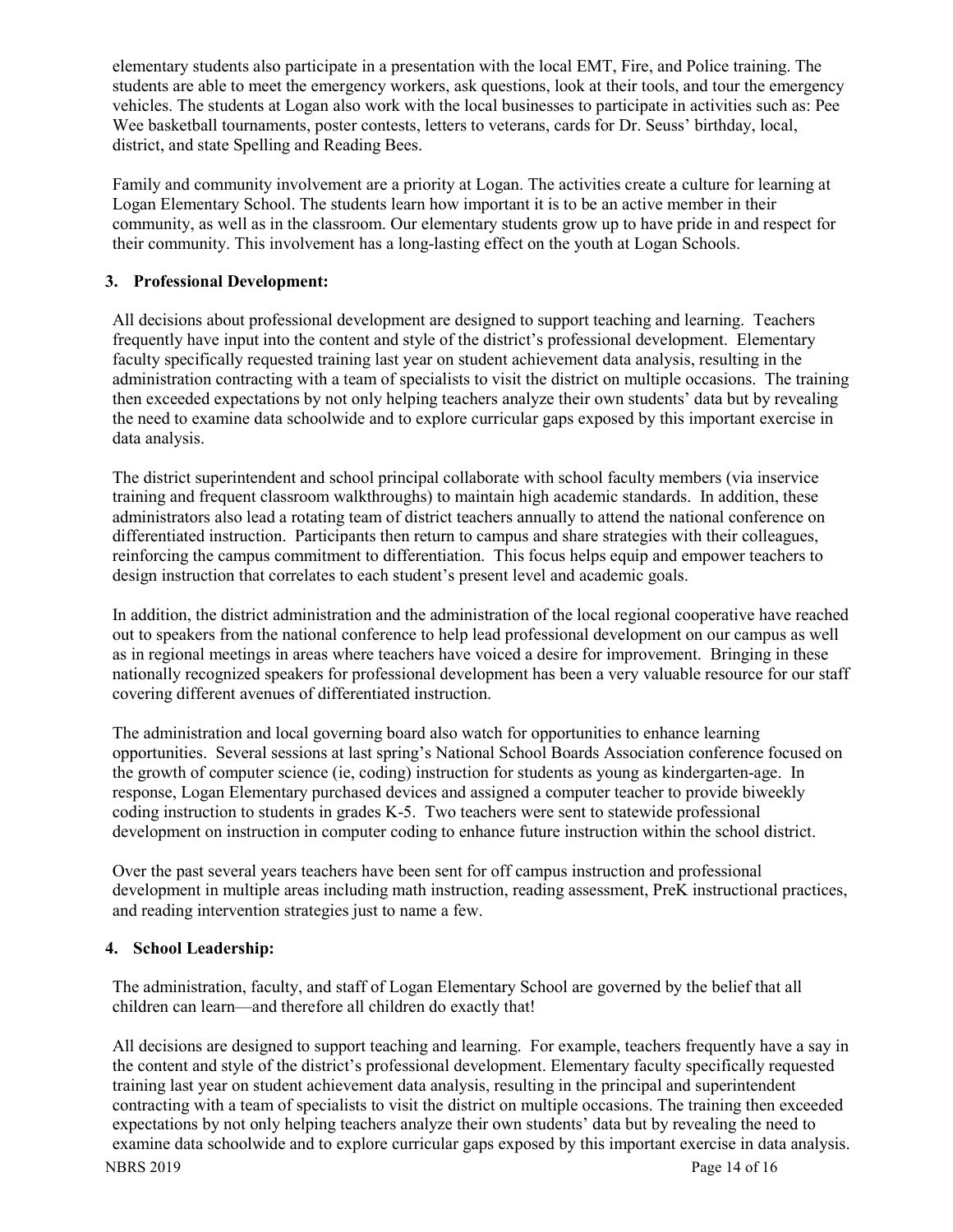The curricular gaps turned out to be caused by misalignment between the school's chosen instructional materials in mathematics and the state's content standards. This led to a teacher-driven change in these instructional materials to a different program that is fully aligned to standards and is already producing better student achievement results.

The administration and local governing board also watch for opportunities to enhance learning opportunities. Several sessions at last spring's National School Boards Association conference focused on the growth of computer science (ie, coding) instruction for students as young as kindergarten-age. In response, Logan Elementary purchased devices and assigned a computer teacher to provide biweekly coding instruction to students in grades K-5. We are finding that the students are not just learning computer science, but they are learning that the algorithmic thinking that underlies coding also benefits them in mathematics, science, and other content areas. Logan is not just teaching students WHAT to think… we are teaching them HOW to think.

The district superintendent and school principal collaborate with school faculty members (via inservice training and frequent classroom walkthroughs) to maintain high academic standards. In addition, these administrators also lead a rotating team of district teachers annually to attend the national conference on differentiated instruction. Participants then return to campus and share strategies with their colleagues, reinforcing the campus commitment to differentiation. This focus helps equip and empower teachers to design instruction that correlates to each student's present level and academic goals.